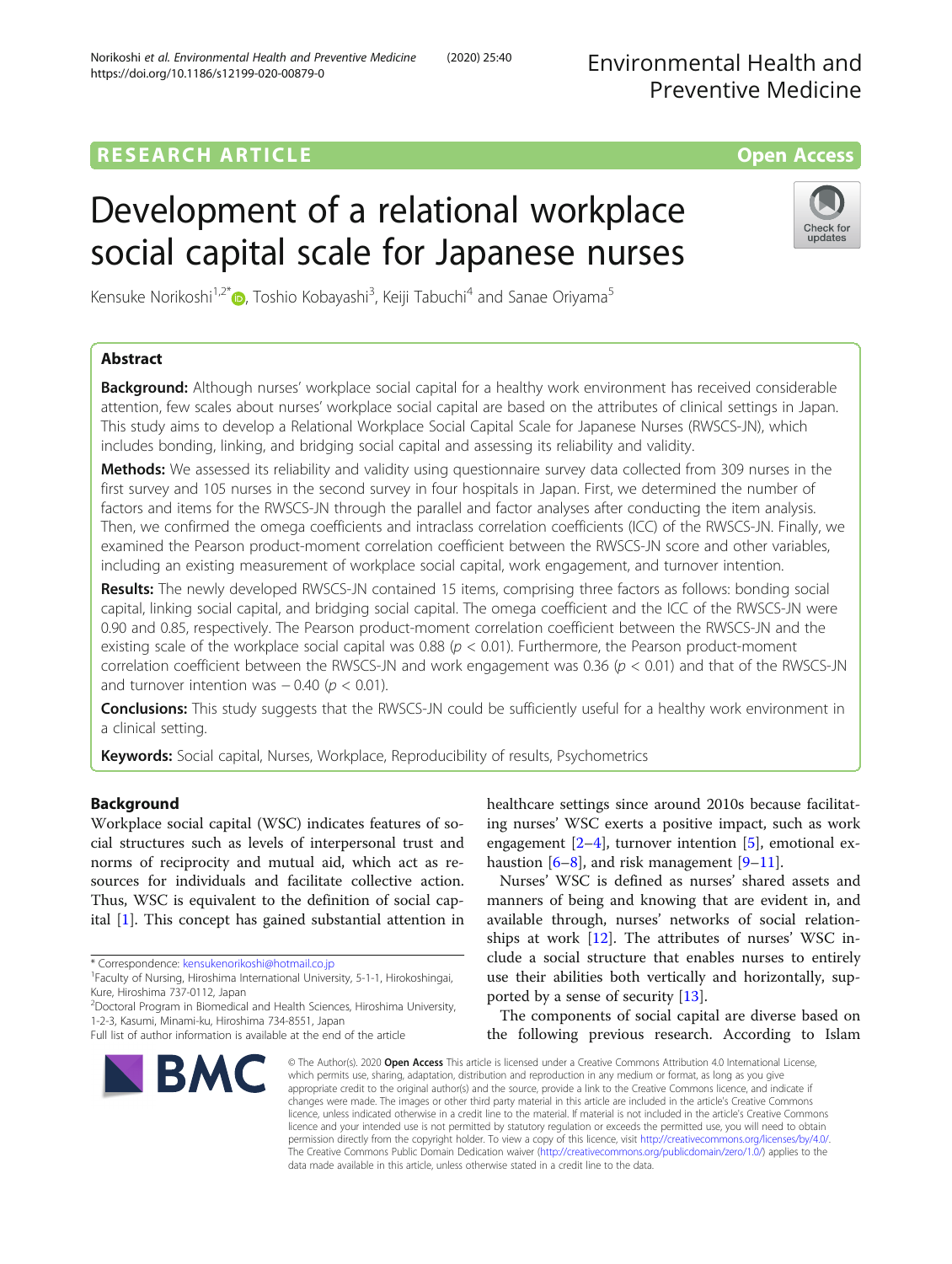et al. [[14](#page-6-0)], the social capital can be divided into cognitive social capital and structural social capital. Cognitive social capital includes norms, values, attitudes, and beliefs, and structural social capital refers to externally observable aspects of social organization, such as the density of social networks. In addition, the social capital of relational dimension can also be distinguished into horizontal social capital and linking social capital (a network connecting individuals and organizations of different social classes). Conversely, horizontal social capital can be further distinguished as bonding social capital (a homogeneous connection, such as a group member) and bridging social capital (a network connecting heterogeneous people and organizations) [\[15](#page-6-0)].

The WSC scale developed by Kouvonen et al. [[16](#page-6-0)] comprises 8 items and 2 factors, structural and cognitive dimension. This scale can also comprise 3 factors: bonding, bridging, and linking social capital depending on the combination of the items and was used in many previous studies targeting various workplaces [\[3](#page-6-0), [17](#page-7-0)–[20](#page-7-0)]. The Social Capital in Organizations Scale developed by Ernst-mann et al. [[9](#page-6-0)] comprises 6 items and 2 factors, perceived common values and trust in the organization; these factors are positioned as cognitive social capital and also used in several previous studies of WSC targeting clinical settings [[7](#page-6-0), [21](#page-7-0), [22\]](#page-7-0). In addition, the Social Capital of Nursing Scale developed by Sheingold et al. [[23\]](#page-7-0) comprises 29 items and 5 factors as follows: external trust, solidarity and empowerment, participation and affiliation, internal trust, solidarity, and harmony; social cohesion with coworkers; and conflict. Moreover, this scale can focus not only on the bonding social capital, such as relationships with nurses in the same unit, but also the bridging social capital and linking social capital; it was also used in a previous study of WSC for nurses [[24\]](#page-7-0). Although these measurements can be elucidated structurally, it is imperative to comprehensively assess whether nurses' WSC adequately expresses the attributes of Japanese nurses.

In Japan, the Social Capital and Ethical Climate at the Workplace of a Hospital Scale developed by Tei-Tominaga et al. [\[25](#page-7-0), [26\]](#page-7-0) comprises 20 items and 3 factors, social capital in the workplace, exclusive workplace climate, and ethical leadership. In addition, the Bonding Social Capital Scale developed by Eguchi et al. [\[27](#page-7-0)] has 6 items and 1 factor. However, elucidating the social structure of nurses' WSC using these measurements is challenging. As some hospitals have introduced a partnership nursing system in which two nurses care for several patients [[28](#page-7-0)], the robust cooperation among nurses is increasingly essential. Moreover, the significance of cooperation among professions with different specialized backgrounds is largely highlighted, and professionals with different expertise understand each other's expertise, share patients' goals, and strive to provide high-quality services. The growing importance of the multidisciplinary approach mandates elucidating the relational workplace social capital such as the bonding social capital, the linking social capital, and the bridging social capital, based on the attributes of nurses' WSC in Japan.

Hence, this study aims to assess the reliability and validity of a newly developed Relational Workplace Social Capital Scale for Japanese Nurses (RWSCS-JN) including the attributes of nurses' WSC in Japan. By using this scale to grasp the nurses' WSC from the relational aspects, it is possible to clarify the effective human resources method for clinical nurses toward the healthy work environment.

#### **Methods**

#### Scale development procedure

The procedures to develop the item pool of RWSCS-JN comprised three steps. First, the initial 16 items were gathered from literature review and interview data with 32 nurses [\[13\]](#page-6-0). Next, the content validity of the RWSCS-JN was approved by a discussion until consensus was reached with six researchers who have doctoral degrees of medical science or nursing and have research experience for the WSC. Additionally, the face validity of the RWSCS-JN about the arrangement of duplicate items and the appropriateness of expressions were assessed among 10 nurses using a questionnaire. Finally, we discussed the content of the RWSCS-JN again with the researchers and developed the RWSCS-JN comprising 16 items.

#### Participants and data collection procedure

We conducted self-administered questionnaire surveys by mail two times using the same procedures at an interval of 2 weeks to evaluate the test-retest reliability of the RWSCS-JN from November 2017 to December 2017. We requested creating an 8-digit ID number, such as the participants' dates of birth, during the first survey to connect the data collected at different time points while securing the participants' anonymity. Each questionnaire was distributed to a convenience sampling of 693 nurses in four hospitals by the director of nursing. Of these, 329 nurses responded to the first survey and 127 nurses responded to the second survey; however, we excluded data from the analysis when the answering box was left blank, more than one option was selected when it was not allowed, or if the answer was repeated with the same number. Consequently, valid responses were obtained from 309 nurses (valid response rate, 44.6%) in the first survey and 105 nurses (valid response rate, 15.2%) in the second survey. Inclusion criteria for the participants were as follows: (a) nurses with a minimum experience of 6 months; (b) nurses with manager/chief or staff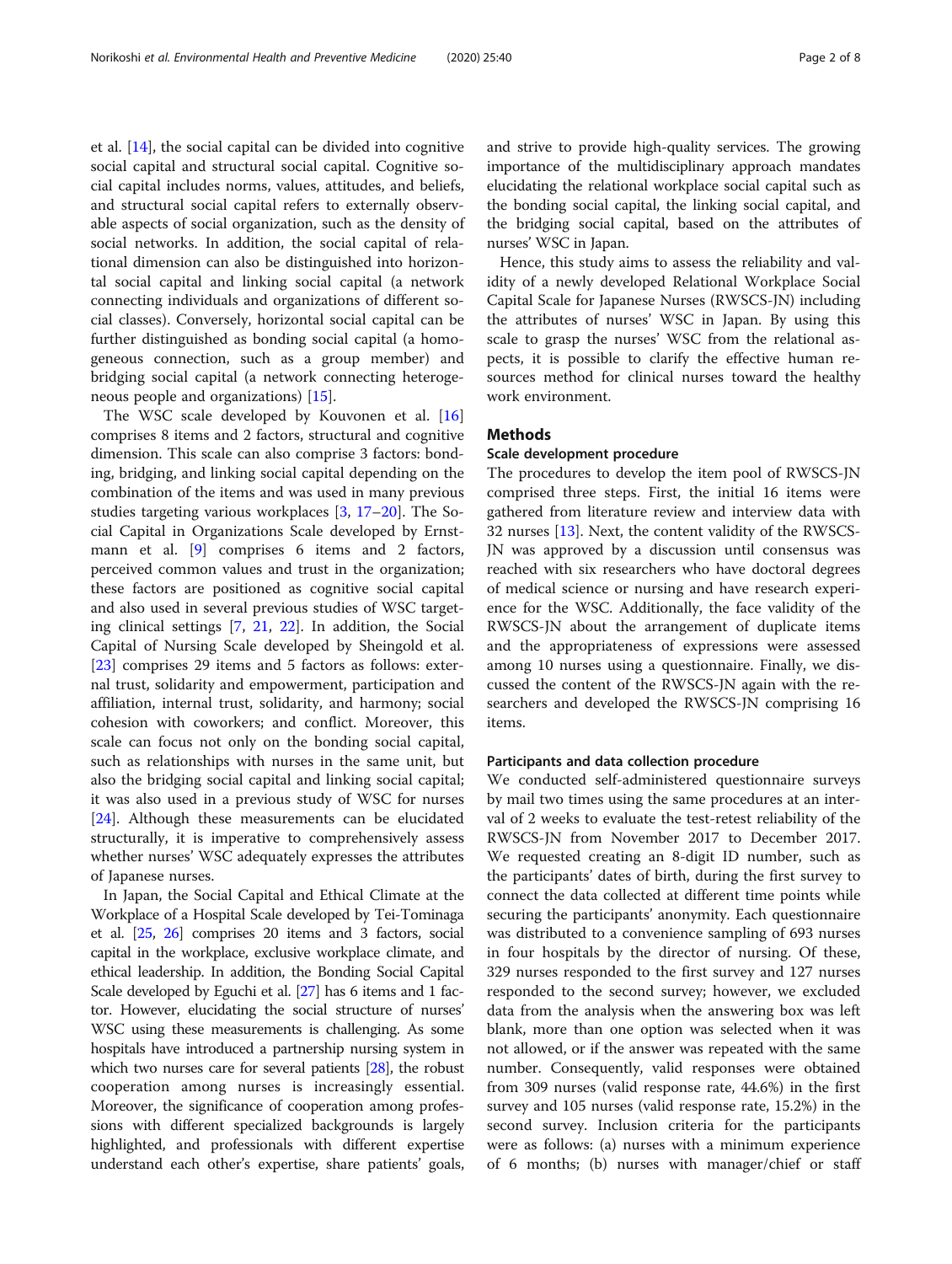position; and (c) nurses with full-time or part-time status. Exclusion criteria for the participants was nurses with director/assistant director of nursing position.

#### Measures

Based on the previous study of nurses' WSC [\[25](#page-7-0)], we measured the participants' sex, age, marital status, employment status, years of nursing experience, position, number of hospital beds, and work unit.

#### Nurses' WSC

We measured the newly developed RWSCS-JN to assess its reliability and validity. The scale comprises 16 items that are scored on a 5-point Likert scale ranging from 1 (never) to 5 (always), with the higher total score indicating higher levels of nurses' WSC.

When evaluating the test-retest reliability, it is imperative that the state of the construct for the measurement be steady between the two surveys. In addition, it is necessary to measure another measurement, called anchor, which is easy to interpret intuitively besides the measurement evaluated for the reliability [\[29](#page-7-0)]. Thus, the anchor was measured as nurses' WSC in the second survey as follows: "how is the cooperative relationship with others in the workplace compared with the previous survey?" The anchor was scored on a 7-point Likert scale with scores ranging from 1 (very much worse) to 7 (very much improved). Notably, only participants with a score of 3 (no change) were analyzed in the second survey.

### **WSC**

We measured the WSC with the Japanese version of the WSC scale [[30](#page-7-0)] to assess the convergent validity. The scale comprises 8 items (e.g., we have a "we are together" attitude; do members of the work unit build on each other's ideas in order to achieve the best possible outcome?; our supervisor treats us with kindness and consideration). All items are scored on a 5-point Likert scale ranging from 1 (never) to 5 (always), with the higher total score suggesting higher levels of the WSC. These items indicated whether people felt that they are respected, valued, and treated as equals at work, rather than feeling that it was all a matter of seniority in their hierarchy. In this study, the omega coefficient for this scale was 0.89.

We measured the work engagement with the Japanese Short Version of the Utrecht Work Engagement Scale [[31\]](#page-7-0) to assess the convergent validity because higher nurses' WSC were associated with higher work engagement [[2,](#page-6-0) [3](#page-6-0), [21\]](#page-7-0). This scale comprises 9 items and 3 factors as follows: vigor, dedication, and absorption (e.g., at my work, I feel bursting with energy; I am enthusiastic about my job; I feel happy when I am working intensely). All items are scored on a 7-point Likert scale ranging from 0 ("never") to 6 ("always"), with the higher total score indicating high work engagement. In this study, omega coefficient for this scale was 0.93.

We measured the turnover intention with the Turnover Intention Scale [[32\]](#page-7-0) to assess the criterion validity because lower turnover intention were associated with higher WSC [[5\]](#page-6-0). This scale comprises 4 items as follows: "As soon as I get another acceptable job I will quit," "I want to leave this organization very much," "I think about quitting all the time," and "I intend to quit this organization someday soon." All items are scored on a 5-point Likert scale ranging from 1 ("never") to 5 ("always"), with a higher score of these items suggesting stronger turnover intention. In this study, the omega coefficient for this scale was 0.92.

#### Statistical analysis

All statistical analyses were performed using R version 3.4.3 [[33](#page-7-0)] and IBM SPSS Statistics for Windows version 25.0 (SPSS Japan Inc., Tokyo, Japan) with the level of significance set at 5%.

First, after computing descriptive statistics, we considered exclusion items of the RWSCS-JN by calculating the ceiling and floor effect and analyzing the item-total correlation coefficient and the inter-item correlation coefficient. The exclusion criteria of the item were "ceiling and floor effect mean − SD < 1 or mean + SD > 5," "inter-item correlation coefficient  $\geq 0.85$ " and "item-total correlation coefficient < 0.30."

Second, we conducted the exploratory factor analysis using the maximum likelihood method with Promax rotation after determining the number of factors by the parallel analysis and minimum average partial method. The items of the RWSCS-JN with factor loadings  $< 0.4$ or an item loaded on one and more factors were dropped from the scales. The sample size required for conducting the factor analysis is 4:1 to 10:1 ratio between the number of participants and the number of items, with a minimum of 100 participants [[34\]](#page-7-0). Thus, the sample size of the present study was adequate.

Third, omega coefficients of the RWSCS-JN were confirmed to assess the internal consistency for reliability. The omega coefficient is one of the best alternatives for estimating internal consistency reliability, as it corrects the underestimation bias of Cronbach's alpha [[35,](#page-7-0) [36\]](#page-7-0). In addition, to evaluate the test-retest reliability, the intraclass correlation coefficient (ICC) of the RWSCS-JN was confirmed as a ratio of variances, with ICC  $\geq 0.61$  considered to indicate substantial reliability and ICC  $\geq 0.81$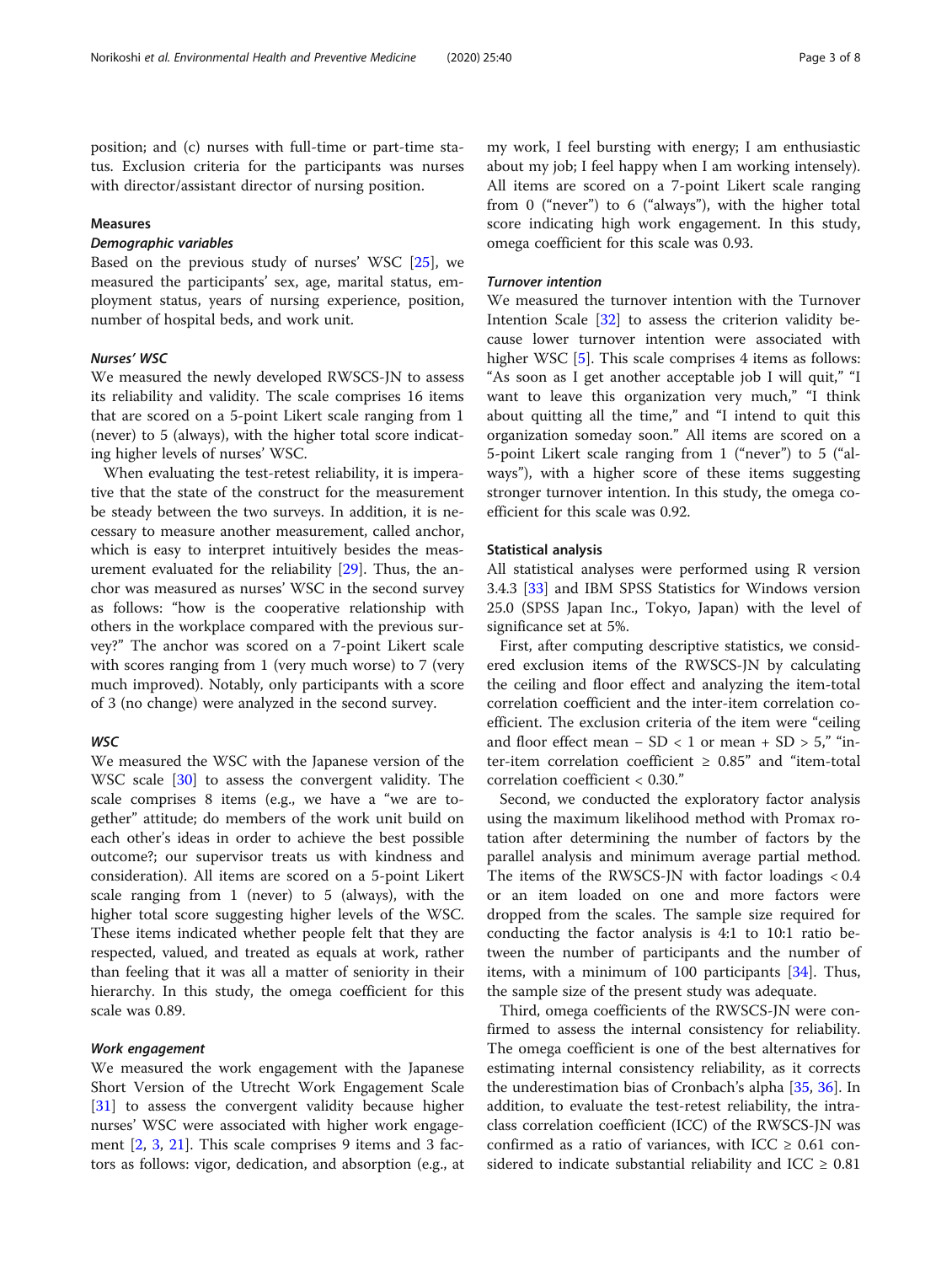considered to indicate almost perfect reliability [\[37\]](#page-7-0). The standard error of measurement (SEM) was estimated by computing the square root of the subject variance of the nurses (SEM<sub>agreement</sub> =  $\sqrt{\sigma_{\text{between measurement}}} + \sigma_{\text{residual}}$ ) [[38\]](#page-7-0). The larger the SEM, the lower the test reliability and the lesser the precision in the measures and scores obtained [\[39\]](#page-7-0).

Finally, to assess the criterion and convergent validity, we confirmed the Pearson product-moment correlation coefficient with the WSC, work engagement, and turnover intention, which predicted to be theoretically valid with the RWSCS-JN.

In this study, the normality of each measurement could not be confirmed. However, we conducted Pearson's correlation analysis and factor analysis since Pearson's correlation analysis is robust against distribution distortion and normality when the sample size is large (sample size  $\geq$  approximately 65) [\[40](#page-7-0)] and factor analysis using the maximum likelihood method has asymptotic normality [\[41](#page-7-0)].

#### Ethical approval

This study protocol was approved by the Research Ethics Board of the Hiroshima International University (Hiroshima, Japan; Protocol No. 17-016). All participants provided written informed consent about the protection of anonymity and confidentiality for the surveys.

#### Results

#### Sample characteristics

Participants included 23 males, 286 females, with an average age of  $38.2 \pm 10.0$ , an average years of professional experience of  $14.7 \pm 9.6$ . Participants including married of 178 nurses, 281 (90.9%) worked as full time, and 247 (79.9%) worked as staff nurse. Thirty-eight participants (12.3%) work at a hospital where have beds of 100 and less, 105 participants (34.0%) work at a hospital where have beds of 100–299. and 166 participants (53.7%) work at a hospital where have beds over 300. More than half of participants (63.8%) worked at the department of internal medicine/surgery (Table 1).

#### Descriptive statistics and item analysis for items of the RWSCS-JN

We observed no ceiling and floor effect. In addition, inter-item correlation coefficient for each item less than 0.85 and item-total correlation coefficient for each item ranged between 0.76 and 0.90; therefore, we observed no items which satisfied the exclusion criteria in the item analysis (Table [2\)](#page-4-0).

#### Construct validity

We conducted the parallel analysis to evaluate the number of factors for the 16 items of the RWSCS-JN and the

| Marital status                               |                |
|----------------------------------------------|----------------|
| Married                                      | 178 (57.6%)    |
| Single                                       | 129 (41.7%)    |
| Unknown                                      | 2(0.7%)        |
| Employment status                            |                |
| Full-time                                    | 281 (90.9%)    |
| Part-time                                    | 28 (9.1%)      |
| Years of nursing experience (means $\pm$ SD) | $14.7 \pm 9.6$ |
| Position                                     |                |
| Staff                                        | 247 (79.9%)    |
| Chief                                        | 47 (15.2%)     |
| Manager                                      | 15 (4.9%)      |
| Number of hospital beds                      |                |
| < 100                                        | 38 (12.3%)     |
| 100-299                                      | 105 (34.0%)    |
| $\geq 300$                                   | 166 (53.7%)    |
| Work unit                                    |                |
| Internal medicine/Surgery                    | 197 (63.8%)    |
| Outpatient                                   | 44 (14.2%)     |
| ICU/CCU/Emergency room                       | 37 (12.0%)     |
| Recovery rehabilitation                      | 31 (10.0%)     |

ICU intensive care unit, CCU coronary care unit

possibility of interpretation in case the 3-factor structure was judged high. Additionally, the components of social capital are diverse [[15\]](#page-6-0), and it was possible that the RWSCS-JN had two types of factor structures. One was the aspect of relationship that included bonding, linking, and bridging social capital, and the other was the aspect of resource, such as trust, reciprocity, and information sharing. Consequently, the explanatory factor analysis was conducted assuming the 3-factor structure using the maximum likelihood method with Promax rotation. After repeating the analysis, we excluded item 7 that exhibits with high factor load for multiple factors (Table [3\)](#page-5-0). The ratio to account for the total variance of 15 items with 3 factors before rotation was 62.00%.

Factor 1, bonding social capital comprised 7 items was named from the aspect of exchanging resources, such as trust, reciprocity, and information sharing among nurses. Factor 2, linking social capital comprised 4 items was named from the aspect of exchanging resources, such as trust and support,

Table 1 The demographics of the participants in the first survey

Male 23 (7.4%) Female 286 (92.6%) Age (means  $\pm$  SD) 38.2  $\pm$  10.0

 $S_{\rho x}$ 

All participants ( $N = 309$ )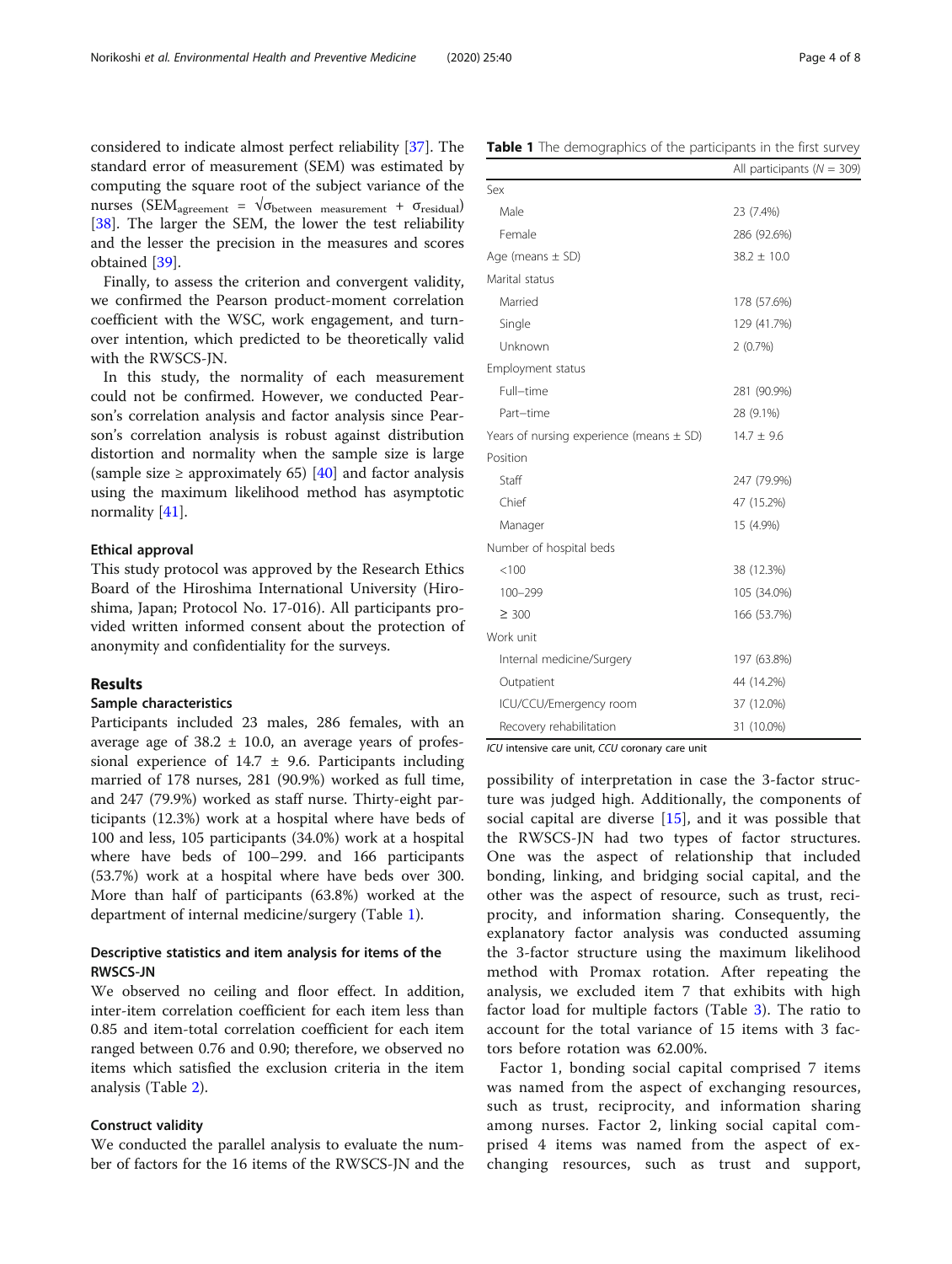<span id="page-4-0"></span>Table 2 Descriptive statistics and item analysis for items on the RWSCS-JN

| No.            | Items                                                                        | M    | SD.  | $M + SD$ | $M - SD$ | Skewness | Kurtosis | <b>SWT</b> <sup>a</sup> | IIC           | ITC  |
|----------------|------------------------------------------------------------------------------|------|------|----------|----------|----------|----------|-------------------------|---------------|------|
|                | Nurses in my work unit treats us with thoughtful.                            | 4.08 | 0.73 | 4.80     | 3.35     | $-0.63$  | 0.85     | 0.81                    | $0.18 - 0.63$ | 0.81 |
| 2              | We feel protected somehow at our workplace.                                  | 3.29 | 1.02 | 4.31     | 2.27     | $-0.21$  | $-0.26$  | 0.90                    | $0.28 - 0.57$ | 0.90 |
| 3              | We can receive our supervisor's support.                                     | 3.70 | 0.89 | 4.59     | 2.81     | $-0.60$  | 0.17     | 0.86                    | $0.21 - 0.72$ | 0.86 |
| $\overline{4}$ | We can receive other professions' support.                                   | 3.53 | 0.86 | 4.39     | 2.67     | $-0.36$  | 0.01     | 0.88                    | $0.27 - 0.62$ | 0.88 |
| 5              | We trust my supervisors.                                                     | 3.68 | 1.03 | 4.71     | 2.65     | $-0.69$  | 0.08     | 0.87                    | $0.13 - 0.72$ | 0.87 |
| 6              | We trust other nurses in our work unit.                                      | 3.99 | 0.76 | 4.74     | 3.23     | $-0.52$  | 0.42     | 0.83                    | $0.22 - 0.63$ | 0.83 |
| $\overline{7}$ | We trust other professions.                                                  | 3.65 | 0.79 | 4.44     | 2.86     | $-0.22$  | $-0.12$  | 0.86                    | $0.30 - 0.62$ | 0.86 |
| 8              | Our supervisors allocate tasks us with fairness.                             | 3.19 | 0.92 | 4.11     | 2.27     | $-0.21$  | $-0.04$  | 0.89                    | $0.22 - 0.59$ | 0.89 |
| 9              | In my workplace, we perform tasks by helping each other.                     | 3.87 | 0.73 | 4.60     | 3.15     | $-0.68$  | 1.32     | 0.81                    | $0.29 - 0.57$ | 0.81 |
| 10             | We share information about work with other nurses in the<br>same work unit.  | 3.97 | 0.62 | 4.59     | 3.35     | $-0.55$  | 1.91     | 0.76                    | $0.35 - 0.57$ | 0.76 |
| 11             | We share perspectives on nursing with other nurses in the<br>same work unit. | 3.41 | 0.81 | 4.22     | 2.61     | $-0.44$  | 0.43     | 0.86                    | $0.19 - 0.49$ | 0.86 |
| 12             | We can convey opinions to other nurses on even ground.                       | 3.40 | 0.81 | 4.21     | 2.59     | $-0.56$  | 0.54     | 0.85                    | $0.13 - 0.49$ | 0.85 |
| 13             | We share information about work with other professions.                      | 3.68 | 0.77 | 4.45     | 2.91     | $-0.68$  | 0.88     | 0.82                    | $0.22 - 0.57$ | 0.82 |
| 14             | We respect the specialities of other professions.                            | 3.97 | 0.71 | 4.67     | 3.26     | $-0.40$  | 0.21     | 0.82                    | $0.19 - 0.54$ | 0.82 |
| 15             | We can convey opinions to other professions on even ground.                  | 3.52 | 0.86 | 4.39     | 2.66     | $-0.66$  | 0.29     | 0.85                    | $0.18 - 0.57$ | 0.85 |
| 16             | We appreciate each other at our workplace.                                   | 3.77 | 0.77 | 4.54     | 3.00     | $-0.37$  | 0.40     | 0.85                    | $0.27 - 0.47$ | 0.85 |

RWSCS-JN relational workplace social capital scale for Japanese nurses, M mean, SD standard deviation, SWT Shapiro-Wilk test, IIC inter-item correlation, ITC item-total correlation

<sup>a</sup>The values shown are statistic

between nurses and supervisors. Factor 3, bridging social capital which comprised 4 items was named from the aspect of exchanging resources, such as information sharing and support, between nurses and other professions.

#### Reliability

Table [3](#page-5-0) also provides omega coefficients of the RWSCS-JN. Of note, omega coefficients for each factor ranged between 0.79 and 0.86. The overall omega coefficient of the scale was 0.90.

Table [4](#page-5-0) provides the ICC and SEM of the RWSCS-JN. The ICC among the factors of the RWSCS-JN ranged between 0.76 and 0.87. The overall ICC of the scale was 0.85 (95% confidence interval: 0.78–0.90,  $p < 0.01$ ). The SEM among the factors of the RWSCS-JN ranged between 1.49 and 2.08. The overall SEM of the scale was 3.83.

#### Criterion and convergent validity

Table [5](#page-5-0) provides the correlation coefficient between the RWSCS-JN score and other scales. The Pearson product-moment correlation coefficient of the RWSCS-JN and WSC was 0.88. In addition, the Pearson productmoment correlation coefficient of the RWSCS-JN and work engagement was 0.36, RWSCS-JN and turnover intention was − 0.40.

#### **Discussion**

We assessed the reliability and validity of the newly developed RWSCS-JN, including the attributes of nurses' WSC in Japan [\[13](#page-6-0)]. On checking the consensus-based standards for the selection of health measurement instruments [[29](#page-7-0)], this study established that the reliability coefficient satisfied the criteria and the RWSCS-JN was sufficiently reliable. In addition, it suggested that the RWSCS-JN was sufficiently valid as the correlation between the RWSCS-JN and the others was statistically established, and the adaptation of a 3-factor structure was validated by the exploratory factor analysis.

The omega coefficient and the ICC of the RWSCS-JN were 0.90 and 0.85, respectively. Some studies evaluated good internal consistency for reliability when omega coeffi-cients were greater than 0.7 [\[35](#page-7-0), [42\]](#page-7-0). Moreover, ICC  $\geq 0.81$ is considered to indicate almost perfect test-retest reliability [[37](#page-7-0)]. Consequently, the RWSCS-JN was considered to have good internal consistency and test-retest reliability.

The RWSCS-JN comprises 15 items and 3 factors as follows: bonding social capital, linking social capital, and bridging social capital. Although these factors were similar to previous studies [\[16](#page-6-0)], in Japan, the significance of multidisciplinary approach is advocated; it is useful to be able to grasp quantitatively not only how to connect among nurses but also how to connect nurses and other professions. Additionally, this study suggested a positive correlation between the RWSCS-JN and work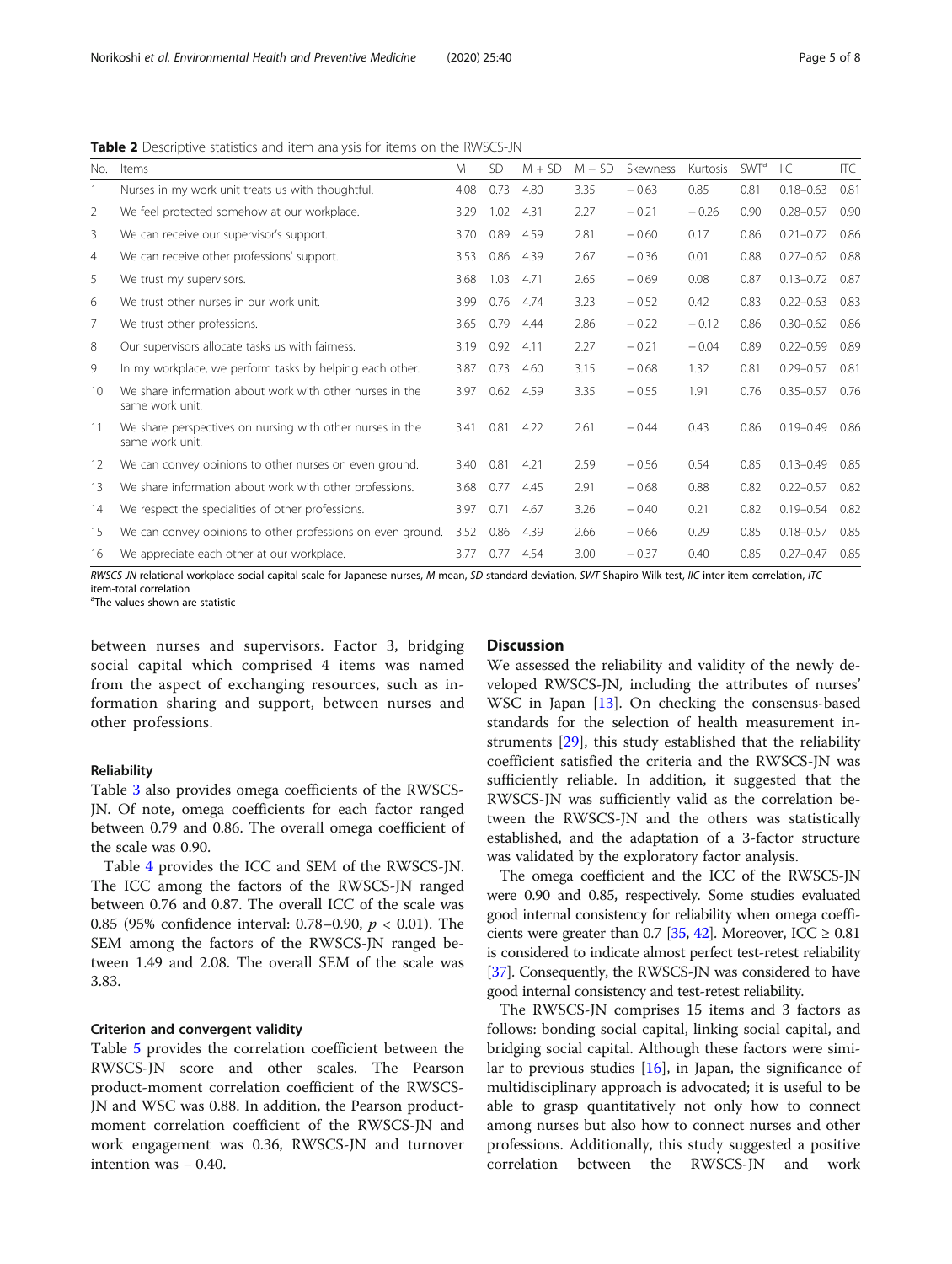| <b>No</b>      | Items                                                                     |         | Standardized estimates |         |  |  |
|----------------|---------------------------------------------------------------------------|---------|------------------------|---------|--|--|
|                |                                                                           |         | $\overline{2}$         | 3       |  |  |
|                | Bonding social capital (omega coefficient $= 0.86$ )                      |         |                        |         |  |  |
| 6              | We trust other nurses in our work unit.                                   | 0.86    | 0.02                   | $-0.13$ |  |  |
|                | Nurses in my work unit treats us with thoughtful.                         | 0.83    | 0.00                   | $-0.18$ |  |  |
| 9              | In my workplace, we perform tasks by helping each other.                  | 0.68    | 0.11                   | $-0.01$ |  |  |
| 16             | We appreciate each other at our workplace.                                | 0.56    | 0.04                   | 0.10    |  |  |
| 10             | We share information about work with other nurses in the same work unit.  | 0.54    | 0.07                   | 0.19    |  |  |
| 11             | We share perspectives on nursing with other nurses in the same work unit. | 0.50    | $-0.05$                | 0.20    |  |  |
| 12             | We can convey opinions to other nurses on even ground.                    | 0.50    | $-0.18$                | 0.29    |  |  |
|                | Linking social capital (omega coefficient $= 0.86$ )                      |         |                        |         |  |  |
| 5              | We trust my supervisors.                                                  | $-0.07$ | 0.92                   | $-0.06$ |  |  |
| 3              | We can receive my supervisor's support.                                   | $-0.08$ | 0.91                   | 0.00    |  |  |
| 8              | Our supervisors allocate tasks us with fairness.                          |         | 0.60                   | 0.03    |  |  |
| $\overline{2}$ | We feel protected somehow at our workplace.                               | 0.18    | 0.57                   | 0.05    |  |  |
|                | Bridging social capital (omega coefficient $= 0.79$ )                     |         |                        |         |  |  |
| 13             | We share information about work with other professions.                   | $-0.02$ | $-0.03$                | 0.85    |  |  |
| 15             | We can convey opinions to other professions on even ground.               | $-0.09$ | $-0.03$                | 0.78    |  |  |
| 14             | We respect the specialities of other professions.                         | 0.07    | 0.03                   | 0.57    |  |  |
| 4              | We can receive other professions' support.                                | 0.03    | 0.28                   | 0.49    |  |  |

#### <span id="page-5-0"></span>Table 3 Final factor pattern of the RWSCS-JN

Note: Omega coefficient of the whole RWSCS-JN was 0.90

RWSCS-JN relational workplace social capital scale for Japanese nurses

engagement, and a negative correlation was suggested between the RWSCS-JN and the turnover intention. These coincide with previous studies using other WSC scales [[2](#page-6-0)–[5\]](#page-6-0) and provide evidence for the validity of the RWSCS-JN.

The turnover rate for full-time nursing staff in the fiscal year 2019 was 10.7% [\[43](#page-7-0)], which has been almost flat since the fiscal year 2010, and effects such as the enhancement of various types of employment and promotion of work-life balance are inferred. However, based on the "2017 Survey on labor situation of nursing staff" by the Japan Federation of Medical Worker's Unions [[44\]](#page-7-0), and compared with the previous survey results, it appears that labor shortage became more serious, the acquisition rate for annual paid leave declined, the night shift/shift work facts such as overwork and exhaustion

Table 4 Test-retest reliability of the RWSCS-JN

|                         | Difference score (SD) | ICC (95%CI)         | SFM  |
|-------------------------|-----------------------|---------------------|------|
| Whole RWSCS-JN          | 3.99(3.65)            | $0.85(0.78 - 0.90)$ | 3.83 |
| Factor of RWSCS-JN      |                       |                     |      |
| Bonding social capital  | 2.09(2.08)            | $0.84(0.77-0.89)$   | 2.08 |
| Linking social capital  | 1.62(1.40)            | $0.87(0.80 - 0.91)$ | 1.51 |
| Bridging social capital | 1.49 (1.49)           | $0.76(0.64 - 0.84)$ | 1.49 |

RWSCS-JN relational workplace social capital scale for Japanese nurses, SD standard deviation, ICC intraclass correlation coefficients, CI confidence interval, SEM standard error of measurement

are clear, and the working environment surrounding nurses remains in a difficult situation. These variables may be most relevant from a practical point of view especially for nursing managers who are in charge of human resources management, since the high RWSCS-JN was the correlation with high work engagement and low turnover intention. For example, if nursing managers want to decrease turnover intention in the sampled hospitals, they can apply for a training program to increase the WSC. On the other hand, Oksanen et al. [\[45](#page-7-0)] reported the positive correlation between WSC and turnover rate for temporary employees. Therefore, in future studies, it is necessary to further examine the conditions

Table 5 Correlation between the RWSCS-JN score and other scales

|                            |                  | WSC Work engagement Turnover intention |           |
|----------------------------|------------------|----------------------------------------|-----------|
| Whole RWSCS-JN             | $0.88***$        | $0.36***$                              | $-0.40**$ |
| Factor of RWSCS-JN         |                  |                                        |           |
| Bonding social<br>capital  |                  | $0.81***$ 0.27**                       | $-0.29**$ |
| Linking social capital     | $0.76***$ 0.35** |                                        | $-0.44**$ |
| Bridging social<br>capital | $0.58**$         | $0.28***$                              | $-0.27**$ |

RWSCS-JN relational workplace social capital scale for Japanese nurses, WSC workplace social capital

\*\*p< 0.01, Pearson product-moment correlation analysis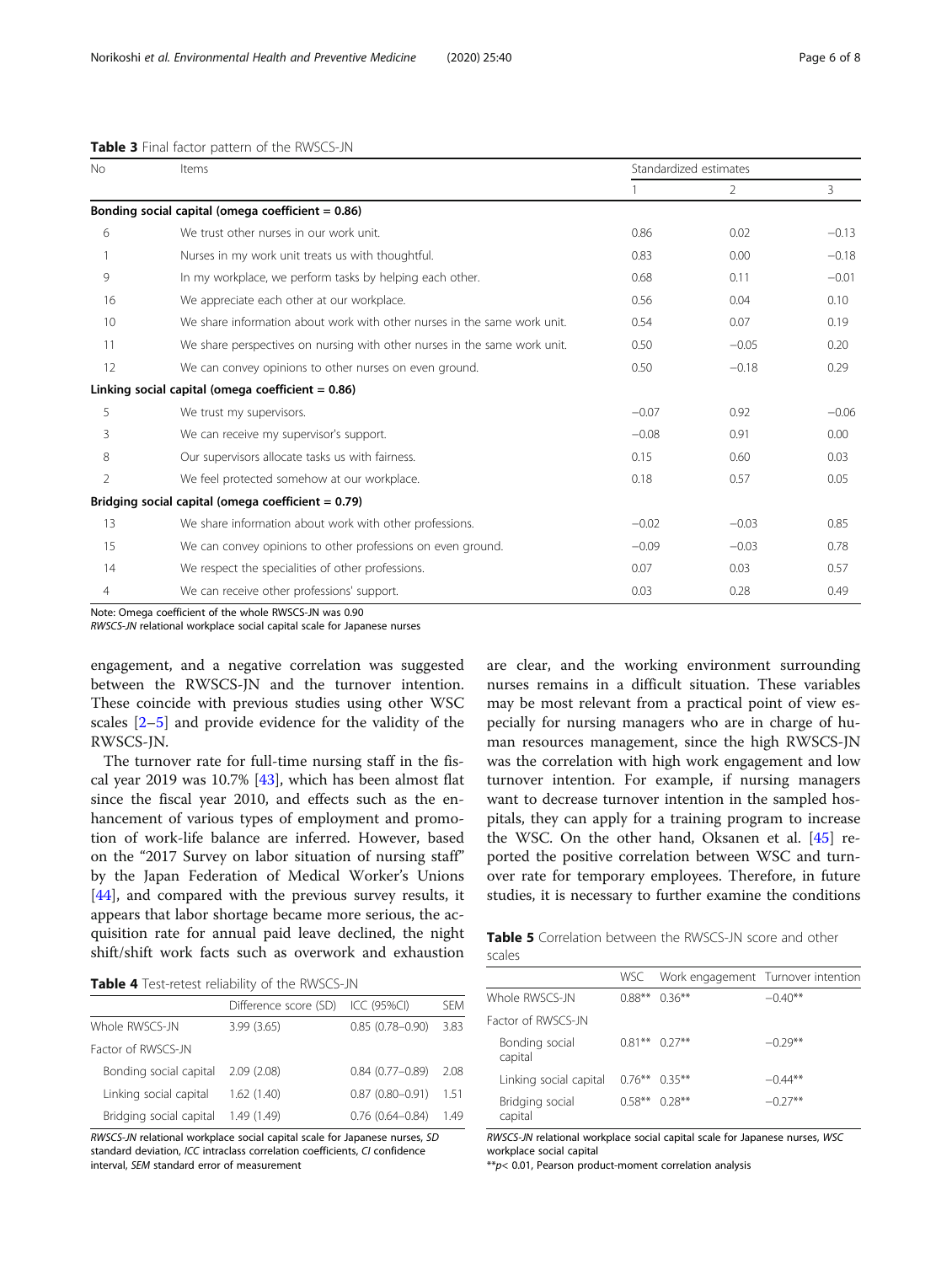<span id="page-6-0"></span>that affect the relationship between WSC and turnover rate/intention.

The findings are difficult to generalize the results of this study because of convenience sampling, such as the sample size was small and applied to a limited region. In the future, it is necessary to increase the accuracy of the developed scale by conducting surveys nationwide and verifying these validity for new groups of nurses.

### Conclusions

This study proposes the RWSCS-JN with 15 items and 3 factors, including bonding social capital, linking social capital, and bridging social capital. In addition, the study establishes the reliability and validity of the scale.

Nursing managers can visually reveal how to relate with others including supervisors and other professions, and it is useful that the RWSCS-JN can be grasp-based on the social structure of clinical settings in Japan. Additionally, this study suggested a negative correlation between the RWSCS-JN and the turnover intention. It was suggested that nursing managers could contribute to decrease turnover intention by applying a training program to increase the WSC.

#### Abbreviations

RWSCS-JN: Relational workplace social capital scale for Japanese nurses; WSC: Workplace social capital; ICC: Intraclass correlation coefficients; SEM: Standard error of measurement; ICU: Intensive care unit; CCU: Coronary care unit; M: Mean; SD: Standard deviation; SWT: Shapiro-Wilk test; IIC: Interitem correlation; ITC: Item-total correlation; CI: Confidence interval

#### Acknowledgments

We gratefully acknowledge all concerned organizations and nurses who cooperated in this study.

#### Authors' contributions

KN contributed to the study design, data acquisition, statistical analysis, interpretation of results, and manuscript preparation. TK and KT contributed to the whole process of the study design, interpretation of results, and manuscript preparation. TK was involved in the overall research. SO participated in the manuscript preparation. All the authors read and approved the final manuscript.

#### Funding

This study was supported by the Hiroshima International University Fund.

#### Availability of data and materials

The datasets used and analyzed during the current study are available from the corresponding author on reasonable request.

#### Ethics approval and consent to participate

This study protocol was approved by the Research Ethics Board of the Hiroshima International University (Hiroshima, Japan; Protocol No. 17-016). All participants provided written informed consent about the protection of anonymity and confidentiality for the surveys.

#### Consent for publication

Not applicable.

#### Competing interests

The authors declare that they have no competing interests.

#### Author details

<sup>1</sup> Faculty of Nursing, Hiroshima International University, 5-1-1, Hirokoshingai, Kure, Hiroshima 737-0112, Japan. <sup>2</sup>Doctoral Program in Biomedical and Health Sciences, Hiroshima University, 1-2-3, Kasumi, Minami-ku, Hiroshima 734-8551, Japan. <sup>3</sup>Department of General Internal Medicine, Ishii Memorial Hospital, 3-102-1, Tada, Iwakuni, Yamaguchi 741-8585, Japan. <sup>4</sup>Research and Education Faculty, Medical Sciences Cluster, Nursing Science Unit, Kochi University, Okocyokohasu, Nankoku, Kochi 783-8505, Japan. <sup>5</sup>Graduate School of Biomedical and Health Sciences, Hiroshima University, 1-2-3, Kasumi, Minami-ku, Hiroshima 734-8551, Japan.

#### Received: 29 April 2020 Accepted: 29 July 2020 Published online: 12 August 2020

#### References

- 1. Kawachi I, Kennedy B, Lochner K, Prothrow-Stith D. Social capital, income inequality, and mortality. Am J Public Health. 1997. [https://doi.org/10.2105/](https://doi.org/10.2105/ajph.87.9.1491) [ajph.87.9.1491](https://doi.org/10.2105/ajph.87.9.1491).
- 2. Stromgren M, Eriksson A, Bergman D, Dellve L. Social capital among healthcare professionals: a prospective study of its importance for job satisfaction, work engagement and engagement in clinical improvements. Int J Nurs Stud. 2016. <https://doi.org/10.1016/j.ijnurstu.2015.07.012>.
- 3. Fujita S, Kawakami N, Ando E, Inoue A, Tsuno K, Kurioka S, et al. The association of workplace social capital with work engagement of employees in health care settings: a multilevel cross-sectional analysis. J Occup Environ Med. 2016. <https://doi.org/10.1097/JOM.0000000000000605>.
- 4. Jutengren G, Jaldestad E, Dellve L, Eriksson A. The potential importance of social capital and job crafting for work engagement and job satisfaction among health-care employees. Int J Environ Res Public Health. 2020. [https://doi.org/10.3390/ijerph17124272.](https://doi.org/10.3390/ijerph17124272)
- 5. Iida M, Watanabe K, Ando E, Tsuno K, Inoue A, Kurioka S, et al. The association between unit-level workplace social capital and intention to leave among employees in health care settings: a cross-sectional multilevel study. J Occup Environ Med. 2020. [https://doi.org/10.1097/JOM.0000000000001847.](https://doi.org/10.1097/JOM.0000000000001847)
- Kowalski C, Driller E, Ernstmann N, Alich S, Karbach U, Ommen O, et al. Associations between emotional exhaustion, social capital, workload, and latitude in decision-making among professionals working with people with disabilities. Res Dev Disabil. 2010. [https://doi.org/10.1016/j.ridd.2009.10.021.](https://doi.org/10.1016/j.ridd.2009.10.021)
- 7. Kowalski C, Ommen O, Driller E, Ernstmann N, Wirtz MA, Köhler T, et al. Burnout in nurses—the relationship between social capital in hospitals and emotional exhaustion. J Clin Nurs. 2010. [https://doi.org/10.1111/j.1365-2702.](https://doi.org/10.1111/j.1365-2702.2009.02989.x) [2009.02989.x.](https://doi.org/10.1111/j.1365-2702.2009.02989.x)
- 8. Ansmann L, Hower KI, Wirtz MA, Kowalski C, Ernstmann N, McKee L, et al. Measuring social capital of healthcare organizations reported by employees for creating positive workplaces—validation of the SOCAPO-E instrument. BMC Health Serv Res. 2020. <https://doi.org/10.1186/s12913-020-05105-9>.
- 9. Ernstmann N, Ommen O, Driller E, Kowalski C, Neumann M, Bartholomeyczik S, et al. Social capital and risk management in nursing. J Nurs Care Qual. 2009. <https://doi.org/10.1097/NCQ.0b013e3181b14ba5>.
- 10. Virtanen M, Kurvinen T, Terho K, Oksanen T, Peltonen R, Vahtera J, et al. Work hours, work stress, and collaboration among ward staff in relation to risk of hospital-associated infection among patients. Med Care. 2009. <https://doi.org/10.1097/MLR.0b013e3181893c64>.
- 11. Jafari M, Pourtaleb A, Khodayari-Zarnaq R. The impact of social capital on clinical risk management in nursing: a survey in Iranian public educational hospitals. Nurs open. 2018. [https://doi.org/10.1002/nop2.141.](https://doi.org/10.1002/nop2.141)
- 12. Read EA. Workplace social capital in nursing: an evolutionary concept analysis. J Adv Nurs. 2014. [https://doi.org/10.1111/jan.12251.](https://doi.org/10.1111/jan.12251)
- 13. Norikoshi K, Kobayashi T, Tabuchi K. A qualitative study on the attributes of nurses' workplace social capital in Japan. J Nurs Manag. 2018. [https://doi.](https://doi.org/10.1111/jonm.12525) [org/10.1111/jonm.12525](https://doi.org/10.1111/jonm.12525).
- 14. Islam MK, Merlo J, Kawachi I, Lindström M, Gerdtham U-G. Social capital and health: does egalitarianism matter? A literature review. Int J Equity Health. 2006. <https://doi.org/10.1186/1475-9276-5-3>.
- 15. Acquaah M, Amoako-Gyampah K, Nyathi NQ. Measuring and valuing social capital: a systematic review. Network for Business Sustainability South Africa. 2014; [https://static1.squarespace.com/static/5d5156083138fd000193c11a/t/5](https://static1.squarespace.com/static/5d5156083138fd000193c11a/t/5d6405e7c1dc4300019156a1/1566836207405/NBS-SA-Social-Capital-ER.pdf) [d6405e7c1dc4300019156a1/1566836207405/NBS-SA-Social-Capital-ER.pdf.](https://static1.squarespace.com/static/5d5156083138fd000193c11a/t/5d6405e7c1dc4300019156a1/1566836207405/NBS-SA-Social-Capital-ER.pdf)
- 16. Kouvonen A, Kivimaki M, Vahtera J, Oksanen T, Elovainio M, Cox T, et al. Psychometric evaluation of a short measure of social capital at work. BMC Public Health. 2006. <https://doi.org/10.1186/1471-2458-6-251>.